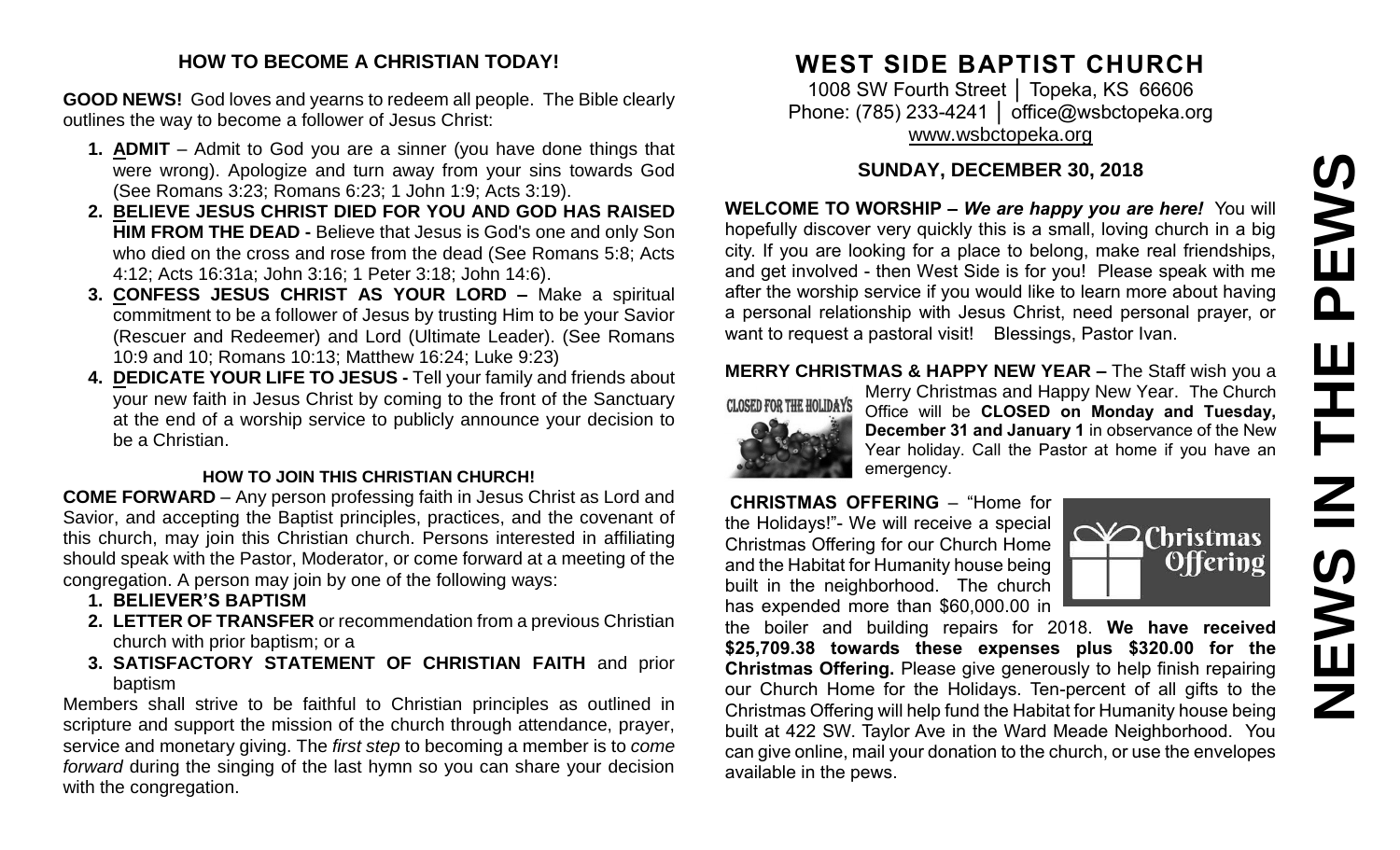**ANNUAL REPORTS –** It is that time again for all the Council members to start thinking of what you want in your report. Please submit your report to Lynda in the Church Office [office@wsbctopeka.org](mailto:office@wsbctopeka.org) by Friday, January 18, 2019. The **Annual Meeting will be held on Sunday, Jan. 27 at 12:00 pm, downstairs.** 

**BIBLE READING PLAN –** Anyone wanting a Bible reading plan for 2019 can find them at no cost outside the office. Please feel free to take one.

**BIBLE STUDY -** Come for the one-hour small group study of the biblical book **"BOOK OF ESTHER" on Wednesdays at 10:30 am in Holmer Hall**. Bible studies are free and open to the public. **No Bible Study on Wednesday, January 2, 2019.** Bible study will begin again on Wed., Jan. 9 at 10:30 am.



**BREAKFAST ON SUNDAYS** – Sign-up if you plan to attend the free breakfasts on Sunday mornings in the Fellowship Hall starting at 8:30 am. All ages are welcome. All food is available at no cost.

**DIRECTORY** – The Church Office printed an updated Address and Phone Directory. Please see an Usher or Church Office for a free copy. Send all corrections to Lynda Cokeley, Church Secretary at [office@wsbctopeka.org.](mailto:office@wsbctopeka.org)

**END-OF-THE-YEAR DONATIONS –** Please consider giving an **End-of-the-**



**Year financial gift by mail or in person.** West Side Baptist Church is registered 501(c)(3) not-for-profit religious organization under the Internal Revenue Code. Donations may be tax deductible as provided by law. **All donations for 2018 must be received on or before December 31 to be included in your Financial Giving statement.** See Bill Merrifield, Stewardship Secretary, for an up-to-date giving record to meet or exceed your pledge. See Nancy Lindberg, Church

Treasurer, to donate stocks, bonds, IRA distribution, or other securities.

**FRUIT & VEGETABLE FOOD PANTRY –** Free bread, fruits, and vegetables on **Wednesdays from 3:30 pm to 5:30 pm** or while supplies last. **No food pantry on Wed., Dec. 26 or Wed., Jan. 2, 2019.** All food is available at no cost.



# **WEEKLY CALENDAR**

#### **SUNDAY, DECEMBER 30 CHRISTMASTIDE**

| $8:30 - 9:15$ am | Breakfast (FH)       |
|------------------|----------------------|
| $9:15$ am        | <b>Sunday School</b> |
| $10:30$ am       | Worship Service (S)  |

#### **MONDAY, DECEMBER 31 NEW YEAR'S EVE**

| $9:00$ am         | No Music Committee Meeting (HH) |
|-------------------|---------------------------------|
| $9:00 - 11:00$ am | No Baby Closet Ministry         |

#### **TUESDAY, JANUARY 1 HAPPY NEW YEARS OFFICES CLOSED**

#### **WEDNESDAY, JANUARY 2**

| No Bible Study (HH)<br>$10:30$ am                           |  |
|-------------------------------------------------------------|--|
| No Fruit & Vegetable Food Pantry (FH)<br>$3:30 - 5:30$ pm   |  |
| $5:00 - 7:00$ pm<br><b>Baby Closet Ministry</b>             |  |
| No WWW Supper<br>$5:30 - 6:00$ pm                           |  |
| No WWW Bible Club and Adult Bible Study<br>$6:00 - 7:00$ pm |  |
| $7:00 - 8:00$ pm<br>No Choir Practice (S)                   |  |

#### **THURSDAY, JANUARY 3**

| $1:00 - 3:00$ pm | <b>Baby Closet</b> |
|------------------|--------------------|
|------------------|--------------------|

#### **FRIDAY, JANUARY 4**

#### **SATURDAY, JANUARY 5**

| $1:00$ pm | <b>Worship Team Practice</b> |
|-----------|------------------------------|
|           |                              |

| <b>SUNDAY, JANUARY 6</b> | <b>EPIPHANY</b>      |
|--------------------------|----------------------|
| $8:30 - 9:15$ am         | Breakfast (FH)       |
| $9:15 \text{ am}$        | <b>Sunday School</b> |
| $10:30$ am               | Worship Service (S)  |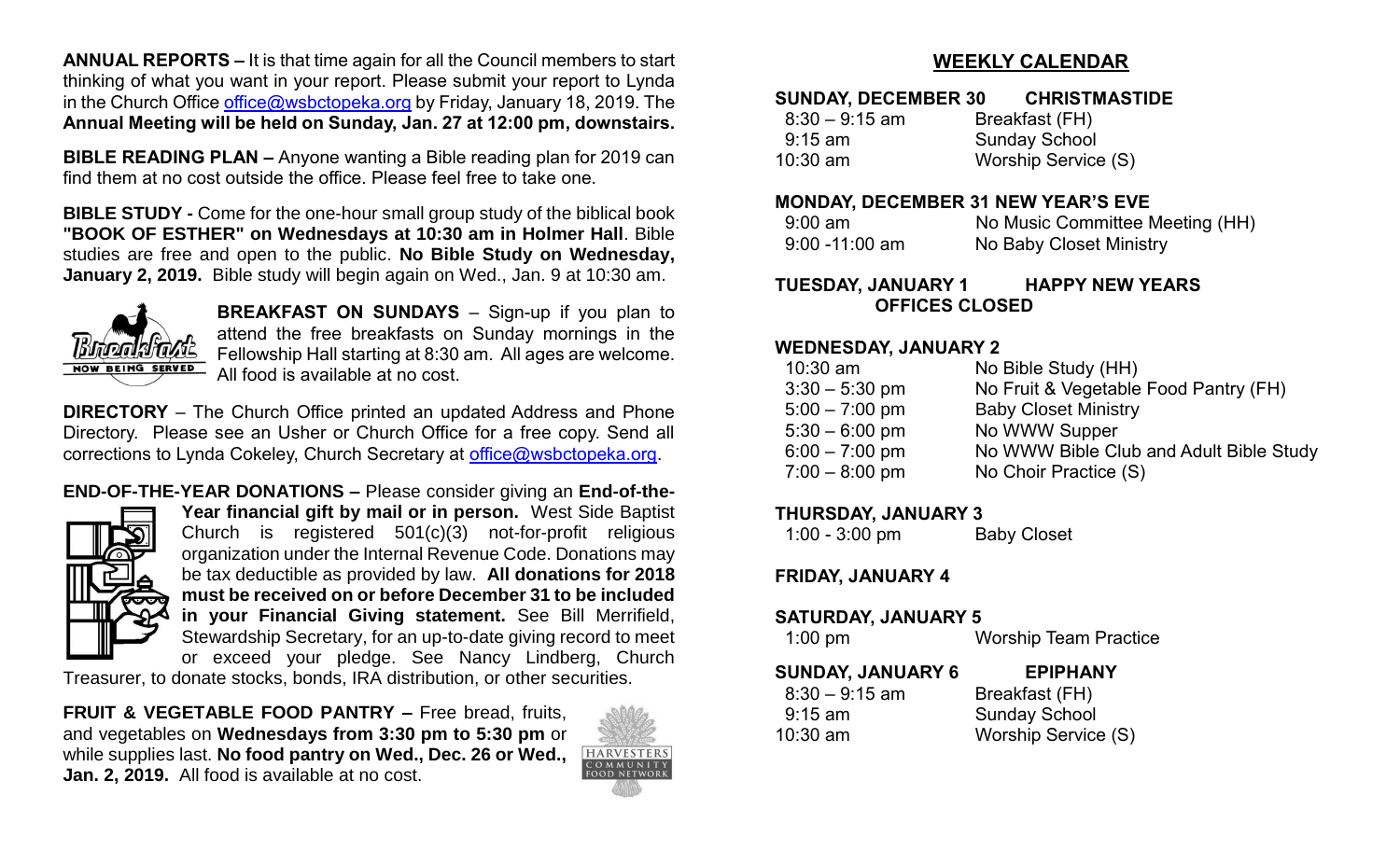# **IN OUR THOUGHTS AND PRAYERS**

Abbey – young girl with leukemia Al Carpenter – Healing for health concerns Bradley Carpenter – Healing for health concerns Harry and Pat Carpenter – Healing for health concerns Pat Carreno – Healing for health concerns Almira Collier – Healing for health concerns Larry Gill – Healing (Harry Carpenter's Friend) Emily Hersh – Travel and stay in Argentina Janice and Karen Kirby – Healing for health concerns Ernie and Judy Longstaff – Healing for health concerns Nancy May – Healing for health concerns Marie Merrifield – Healing for health concerns Cale Miller – Healing for health concerns (Harry's Friend) Rogene Moody – Healing for health concerns Pat – Healing for health concerns (Virginia Mansfield's friend at Brewster Pl) Edward Perkins – New Address: See Church Office for Address Becky Poe – Healing for health concerns Bob Roesler – Interim Minister at FBC of Topeka, starting Feb. 1, 2018 Jill Roesler – Healing for health concerns See Church Office for Address Bruno Sprenks – Healing for health concerns Keith Springer – Healing for health concerns (Marianne Spano's brother) John Swain – Healing for health concerns Lola Zab - Healing for health concerns (Marianne Spano's sister)

# **HOMEBOUND & CARE FACILITIES:**

\*Portia Allberts - \* \*Alice Kieffer – \*June Cunningham – Brewster Place \*Etta Landis –Capital Ridge \*Shirley Dell – \*Mae Martin – Plaza West \*Helen Farrar – Plaza West \*Ken Paslay – Atria Place \*Reg Kirby – Home with Hospice \*Theo Penny – Lawrence<br>\*Gerald Haney – \* \*Edward Perkins – Frazie \*Russ Hunter – \* \*Hazel Smith-Tindall -\*Juanita Plankinton –

\*Edward Perkins – Frazier H

# **HABITAT FOR HUMANITY –** The Congregation voted unanimously during



its Quarterly Business Meeting on April 29 to partner with Habitat for Humanity in the **"Build on Faith" project at 422 SW Taylor**. Donations for "Habitat House" will be received for the new house in our neighborhood. *Contact:* Nikki MacMillan, Volunteer Coordinator at Phone (785) 234-4322 or [volunteer@topekahabitat.org.](mailto:volunteer@topekahabitat.org)

**MIDWINTER MISSION & EVANGELISM CONFERENCE** – The Am. Baptist Churches of the Central Region (ABCCR) **Midwinter Mission and Evangelism Conference will be held on Friday and Saturday, Jan. 18-19 at the Cross Wind Conference Center in Hesston, Ks.** Speakers: Rev. Glynis LaBarre and Missionaries Barbara & Dwight Bolick. Register online: <https://abccr.org/mid-winter-mission-evangelism-conference>

**PASTOR ON VACATION –** The Pastor and his family will be on vacation starting Thursday, December 26 thru Tuesday, January 1. In the event of an emergency, please call the Church Office or his cellphone to speak with him.

## **RETIRED MINISTERS AND MISSIONARIES OFFERING –** In 1977,

American Baptist Churches USA launched RMMO to continue this appreciation of God's service. The offering is rooted in thankfulness and honors the individual acts of support and faith that recipients have shown to their congregations and communities. This year's



theme, Extending Our Hands to Our Neighbors illustrates the importance of being there for one another and remembering we are stronger together then on our own is central to the Christian faith. We hope you will join us in honoring God's committed servants. Envelopes available in the pews. We have received \$1,145.00 towards our \$1,500.00 goal to honor God's servants.

#### **REMEMBER MEMBERSHIP CAMPAIGN –** On the first Sunday of the new church year (December thru November) 2018- 2019, members will be invited to come forward to renew their baptismal vows and membership covenant in the month they joined the

congregation. We rejoice with the following persons who call us their Church